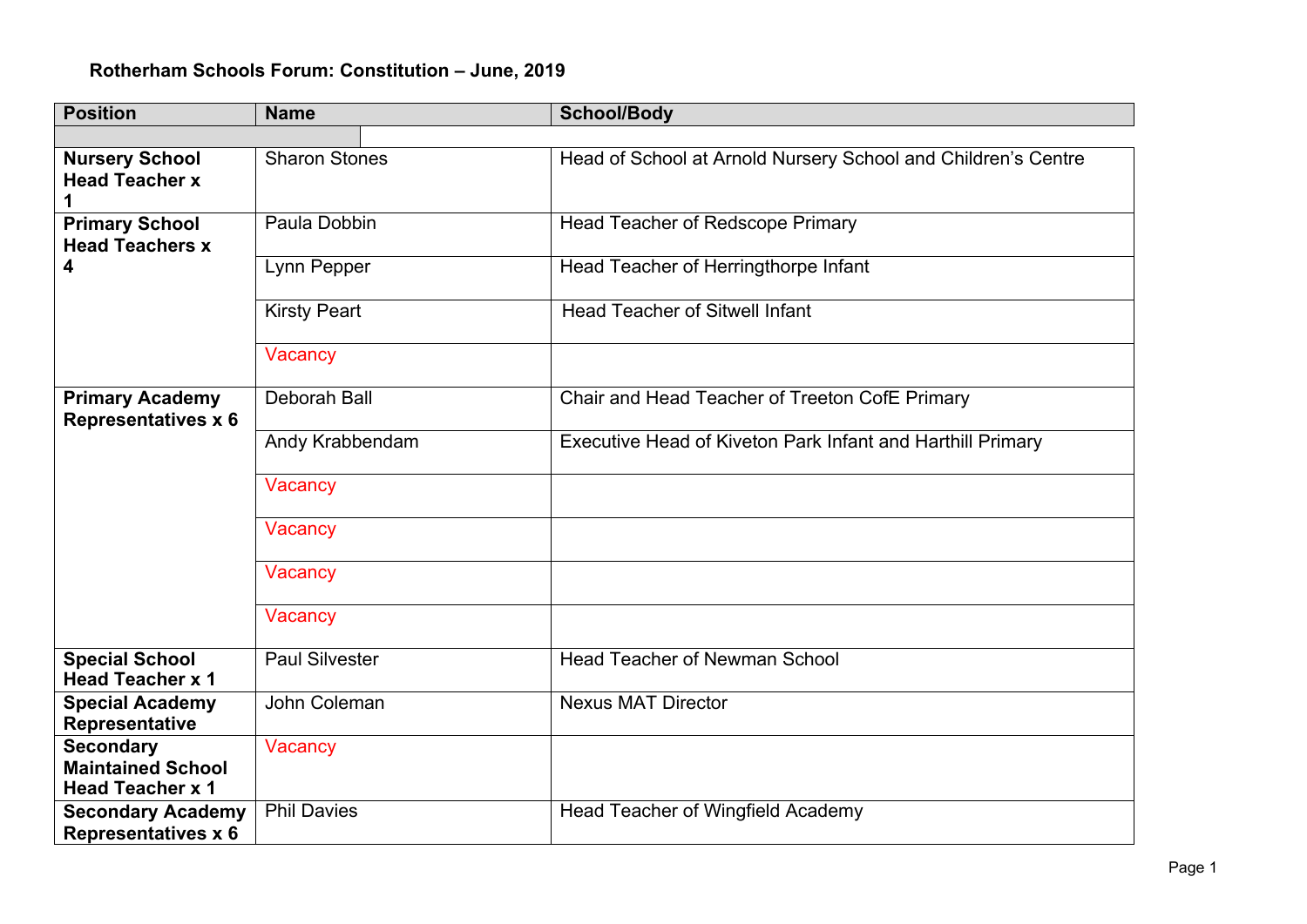|                                                                                            | Dom Curran            | Head Teacher of Aston Academy                       |
|--------------------------------------------------------------------------------------------|-----------------------|-----------------------------------------------------|
|                                                                                            | <b>Steve Rhodes</b>   | <b>Head Teacher of Winterhill Academy</b>           |
|                                                                                            | Jon Taylor            | <b>Head Teacher of Wath</b>                         |
|                                                                                            | <b>David Naisbitt</b> | Head Teacher of Oakwood Academy                     |
|                                                                                            | <b>Andy Riches</b>    | CEO of LEAP Academy Trust (Brinsworth & Dinnington) |
| <b>Pupil Referral Unit</b><br><b>Head Teacher x 1</b>                                      | Lianne Camaish        | <b>Head Teacher of Aspire</b>                       |
| <b>Maintained School</b><br><b>Members: Primary</b>                                        | Rajmund Brent         | <b>Governor - West Melton Primary</b>               |
| Governors x 3                                                                              | Angela McComb         | Local Authority Governor - Anston Park Junior       |
|                                                                                            | Vacancy               |                                                     |
| <b>Maintained School</b><br><b>Members:</b><br><b>Secondary Governor</b><br>x <sub>1</sub> | <b>Alan Richards</b>  |                                                     |
| <b>Academy Members:</b><br>Governors x 6                                                   | Vacancy               |                                                     |
|                                                                                            | Vacancy               |                                                     |
|                                                                                            | Vacancy               |                                                     |
|                                                                                            | Vacancy               |                                                     |
|                                                                                            | Vacancy               |                                                     |
|                                                                                            | Vacancy               |                                                     |
|                                                                                            |                       |                                                     |
|                                                                                            |                       |                                                     |